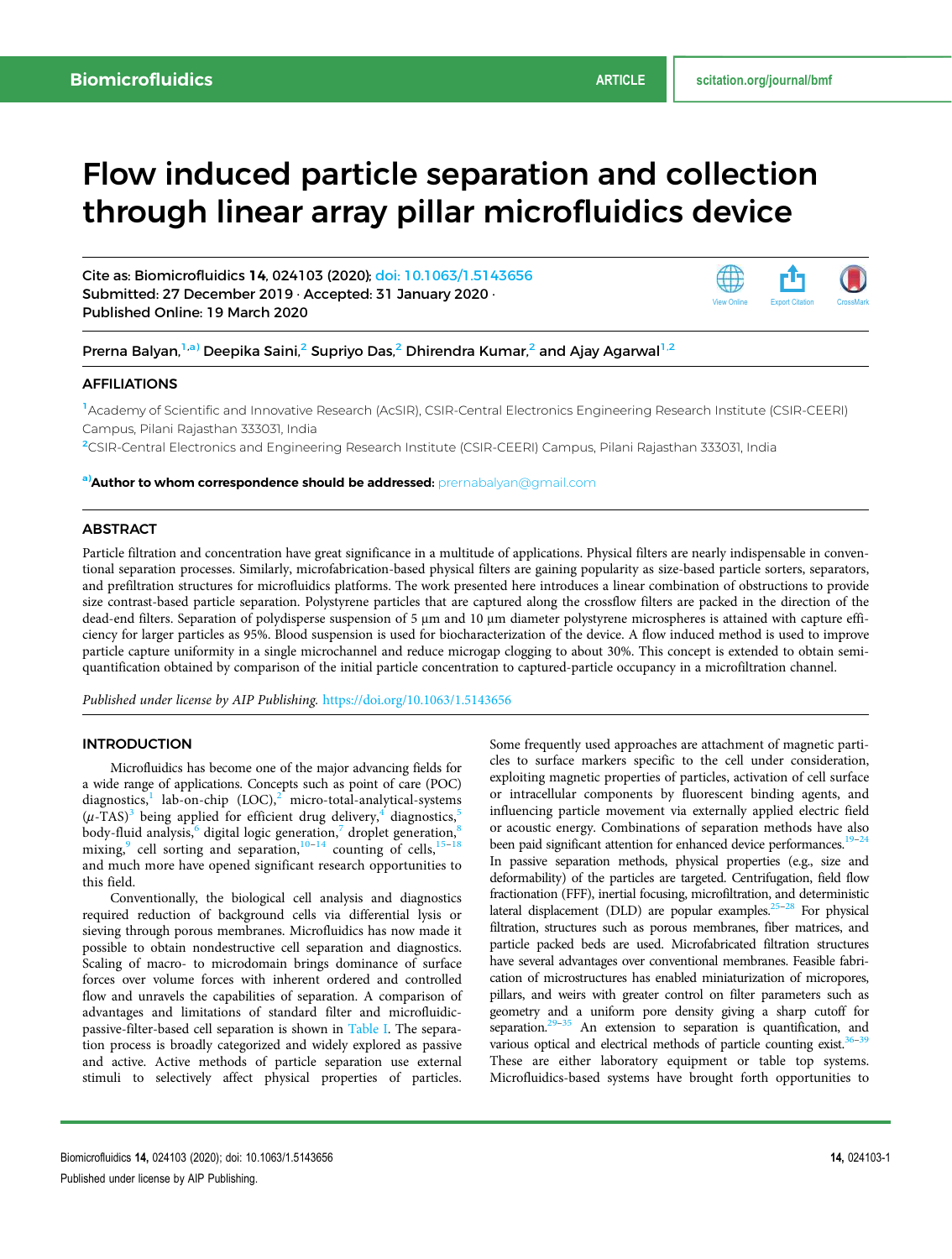| Passive filtration<br>method     | Advantages                                                                                                                                                                                                               | Limitations                                                                                                                                                                                      | Reference |
|----------------------------------|--------------------------------------------------------------------------------------------------------------------------------------------------------------------------------------------------------------------------|--------------------------------------------------------------------------------------------------------------------------------------------------------------------------------------------------|-----------|
| Standard<br>membrane<br>filters  | • High yield<br>• Simple and easy to perform                                                                                                                                                                             | • Require large sample volume (minimum 3 ml)<br>• Lack sharp cutoff (pores are available in a range)<br>• Limited control over pore geometries and distribution<br>• On-system analysis is rare. | $67 - 70$ |
| Microfluidics<br>passive filters | • Simple to complex deign possibilities<br>• Controlled filter size with a sharp cutoff<br>• Possibility of indefinite design variations<br>• Excellent control over design parameters<br>• Lab-on-chip concept possible | • Need high level integration and parallelization to<br>attain large volume throughput                                                                                                           | $51 - 56$ |

TABLE I. Comparison of microfluidics-based passive filtration with standard filters.

make on-chip quantification. Concepts such as flow cytometry, Coulter counter, and hemocytometer are developed with microdevice features.

Keeping in mind the need for point of care diagnostics for low resource settings, this paper explores the possibility of finding particle quantity estimate via microchannel volume filled levels. The focus of this paper is on qualitative and semiquantitative analysis $46$  of microparticle separation using MEMS technology with advantages of compactness, simplicity, and fast operation. For channel fabrication, polydimethylsiloxane (PDMS) is used. Filtration efficiency of microfilter structures is studied and analyzed experimentally.

#### **THEORY**

Filtration may refer to the process of separation of one or more entities, such as solid particles, biological cells, and droplets, from a given system of particles in liquid or gaseous medium. This may be achieved via a separation medium such as physical gaps, weirs, sieves, and semipermeable membranes, allowing selective propagation of analyte of interest under a driving force like pressure difference. When particles encounter the filters, the process of separation is generally categorized as normal-flow (n-flow) and tangential-flow (t-flow). In n-flow, obstructions are positioned in the direction of flow [see Fig.  $1(a)$ ]. In the t-flow mode, filters are located perpendicular to the flow direction [see Fig.  $1(b)$ ] and are reported to be more efficient than the  $n$ -flow.<sup>47</sup> The larger particles from the carrier medium are separated and retained while smaller particles move toward the outlet as permeate. Due to longitudinal components, the particles pass through the filters, whereas the transverse component drags the particles forward and reduces the unwanted particle accumulation and filter fouling. Previous studies have shown flow induced migration of particles toward the channel sidewall containing lateral flow subchannels.<sup>48</sup> The relative sample flow rate in the lateral channel with respect to the main channel (defined by the ratio of respective channel hydraulic resistance) defines the critical size for the particle to be filtered. This is conventionally applied in t-flow devices for control over particle size effusing from the sample domain. Channel aspect ratio, lateral channel width, sample flow rate, and concentration are main parameters for hydrodynamic filtration.<sup>4</sup>

In this study, the focus is to obtain a size-based separation and capture of particles inside a microchannel domain. Sequential arrangement [see Fig.  $1(c)$ ] of microfabricated obstructions arranged to form a combination (c-flow) of t-flow (enhanced separation efficiency) and n-flow ( particle capture) is used to explore the possibility of single step separation and analysis functionality.

The separation domain consists of two subdomains, namely, capture and filtrate (see Fig. 2). Capture is the domain confiding the main initial flow and filtrate comprises of the effused part of the sample through lateral microfilters. With c-flow arrangement, the main sample streamlines distribute into the capture and filtrate channels via physical obstructions. This relative distribution of the initial sample flow into small lateral flows defines the critical streamline width near the filters that can be estimated using knowledge of the flow distribution in microchannels. The pressure driven flow field in the microchannel is defined by hydrodynamic principles such as Stokes equations given as  $\mu \Delta^2 u = \Delta P$  with  $\Delta P$ ,  $\eta$ , and *u* representing the pressure drop, solvent viscosity, and flow velocity, respectively. On solving the Stokes equation, one obtains the parabolic flow distribution symmetric about the central axis of channel for incompressible Newtonian fluid, expressed as  $Q = \frac{w_c h_c^2 \Delta P}{12\eta l_c} \left[1 - \sum_{n=1,3,5}^{\infty} \left( \frac{192}{\pi^5 n^5} \frac{h_c}{w_c} \tan \left( n\pi \frac{w_c}{2h_c} \right) \right) \right]$  where  $h_c$ ,  $w_c$ , and  $l_c$ represent the channel height, width, and length, respectively. Since the channel geometry and sample viscosity can be kept constant for a separation cycle, the flow equation can be reduced to  $Q = \Delta P/R_{ch}$ , where  $R_{ch}$  is the channel hydrodynamic resistance given as  $R_{ch} = \frac{12\eta l_c}{w_c h_c^2} / \Big[1 - \sum_{n=1,3,5}^{\infty} \Big(\frac{192}{\pi^5 n^5} \frac{h_c}{w_c} \tan\Big(n\pi \frac{w_c}{2h_c}\Big)\Big)\Big]$ . The presence of filter channels creates a porous wall, and some fraction of the original sample stream flows out in the filtrate domain [see Fig.  $2(a)$ ]. The R<sub>ch</sub> equation shows that microchannel hydraulic resistance varies inversely with the channel width. Hydraulic resistance of filters is higher due to the smaller width (5 μm) than the main channel (width  $60 \,\mu m$ ). Also, a simplified flow rate equation shows an inverse relation of the flow rate to channel hydraulic resistance; therefore, the relative flow rate of the lateral filters  $(Q_f)$  is lower than the main flow rate and only a small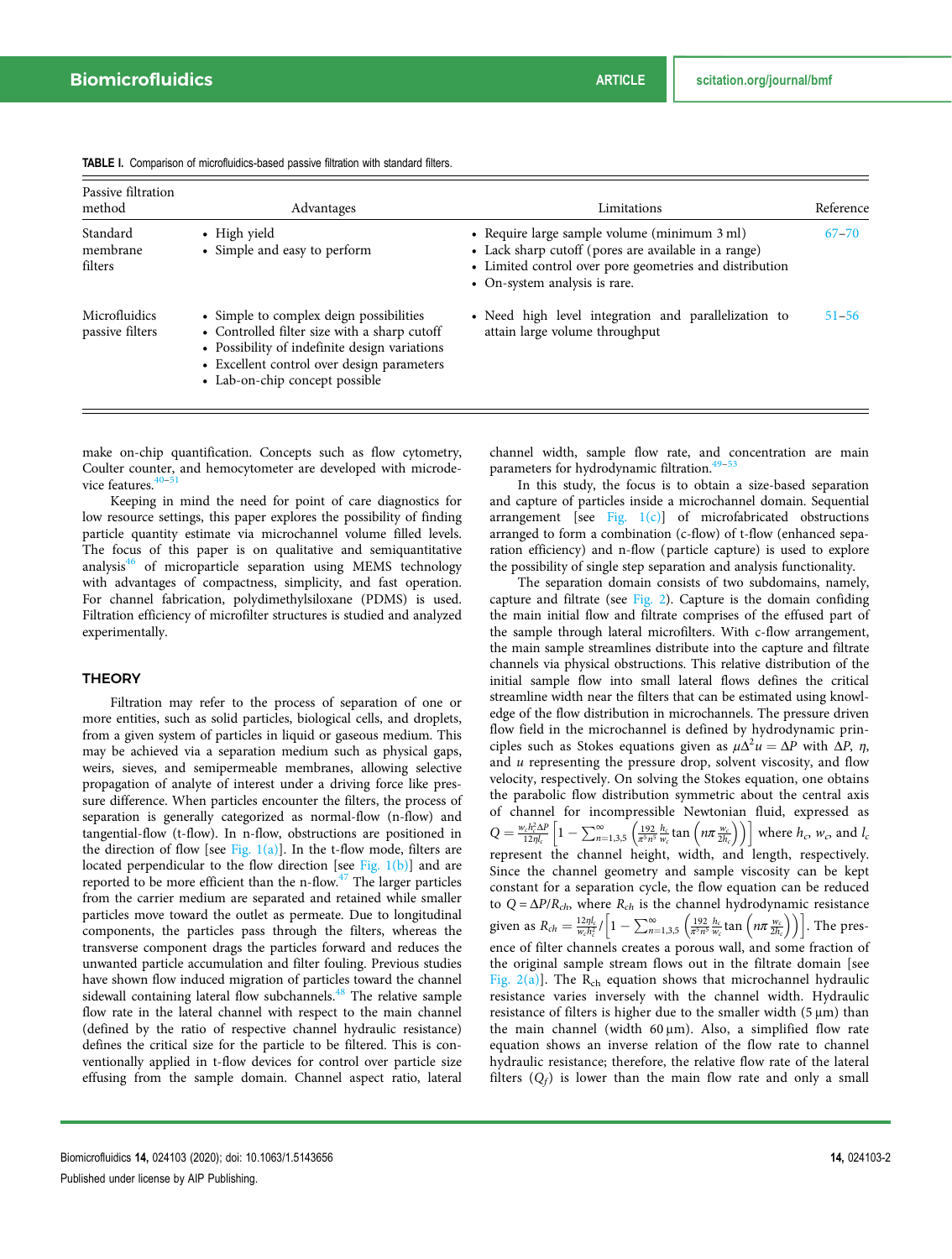

FIG. 1. Modes of filtration according to filter orientation with respect to flow direction are (a) n-flow with filter opening aligned in the direction of fluid flow, (b) t-flow with filters aligned perpendicular to the flow direction, and (c) combination (c-flow) of n-flow and t-flow filters.

portion of the main flow leaves the capture domain. The overall hydraulic circuit of the current filter arrangement is shown in Fig. 2(b). The volume of sample fraction entering filtrate zone can be defined by the ratio of the flow rate of sample fraction entering the filter  $(Q_f)$  to the initial sample flow rate  $(Q_{in})$ .  $Q_p = Q_f/Q_{in}$  defines the critical streamline width  $(w_c)$  entering the filter [see Fig.  $2(b)$ ]. As defined by the hydrodynamic separation principle, only particles with a radius lesser or equal to this critical width enter the filter.<sup>55</sup> This concept is used in crossflow sorting devices, where critical width is almost constant for an applied flow rate given that the lateral channel geometry remains constant. In the c-flow channel, the flow rate inside the capture channel decreases along the length of the crossflow filtration region. This, however, reduces the critical width further and helps particle capture.

A part of the complete geometry is used to understand the flow profile and distribution of critical streamlines width along the filtration paths created by the array of obstructions arranged in t-flow and c-flow configurations [see Figs.  $3(a)$  and  $3(b)$ ]. The n-flow section obtains all particle fractions in-front of the filter and thus the cutoff for the separation. For the study, geometric parameters are same as the fabricated device. The interobstruction gap (filter gap) is kept equal to 5 μm. The main channel width is kept at 60 μm and the height is 30 μm. The c-flow design differs from t-flow only in the presence of filters at the main channel outlet. 1 μl/min is used as the fully developed flow rate at the inlet. Water is used as the material and laminar flow physics is solved to obtain material flow distribution using COMSOL Multiphysics software. The t-flow design maintains the symmetric parabolic profile throughout the channel length, whereas c-flow shows a deacceleration in flow. Since the *w<sup>p</sup>* along the lateral openings is proportional to relative flow rate of lateral opening to the main channel, the c-flow design possesses  $Q_p$  increasing along the flow path. This also suggests that the critical width increases along the lateral filters [see Figs.  $3(c)$  and  $3(d)$ ].

The critical width  $w_p$  can be tuned by varying the geometric parameters of the device.  $R_h$  is a direct function of the h/w ratio; the flow flux declines for low aspect ratio filters. In order to capture a few micrometer to submicrometer particles, low aspect structures provide further reduction of  $w_p$ . Thus, for particle size <1  $\mu$ m, <5  $\mu$ m weir structures are used in the current c-flow configuration. We have explored the cascaded channels with two cutoffs for serial separation from large particle to small particle collection in separate reservoirs.

Particles possess fixed volume and thus may occupy a definite space in the channel. Particle concentration in a solution presents the number of particles in the given volume of the solution. This information is used to attain quantification in the literature. A hemocytometer is a commonly used low cost solution for blood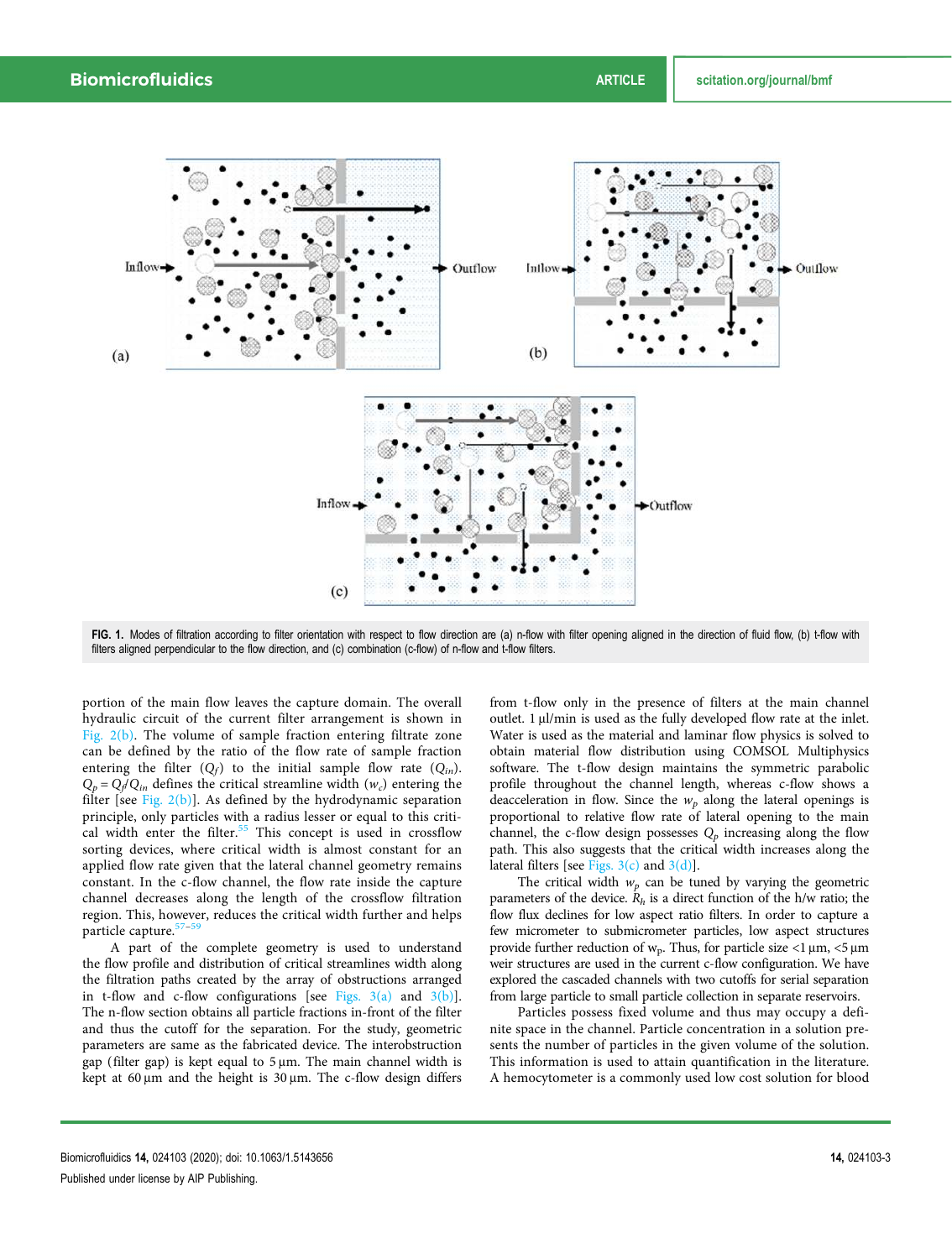





FIG. 3. Simulation analysis of distribution of velocity profile and critical width along the lateral filters in (a) t-flow design and (b) c-flow design. (c) t-flow design shows very small change in critical width compared to (d) c-flow design, where there is an increase in critical width along the filter distribution.  $Q_{channel}$ represents the flow rates inside the channel before the lateral filters. Indirectly, Q<sub>channel</sub> also represents the points in channel length.

cell quantification. On a similar principle, a microfluidic channel with graduated volume is reported to provide low concentration suspension cell counts. Another work $49$  has reported blood to fill a series of channels and compared the filled channels to the hematocrit value of the sample. With similar thoughts when the particles are collected in a reservoir, we assume that the space occupied by the particles may be proportional to the approximate count of particles present in the sample analyte. This concept could be beneficial for screening measurements. However, when a mixture of particles with different sizes is applied to the filtration system, smaller particles may also get retained along with the particles of interest. This may affect the filtration efficiency and could introduce uncertainty in quantification. A holistic approach is used to understand and obtain a simple method for microfluidics*-*based semiquantification of microparticles*.*

#### EXPERIMENTAL PROCEDURES

## Fabrication

In order to study filtration of particles in a given sample analyte, microstructures are designed using a CAD software. The device structures are fabricated using MEMS technologies.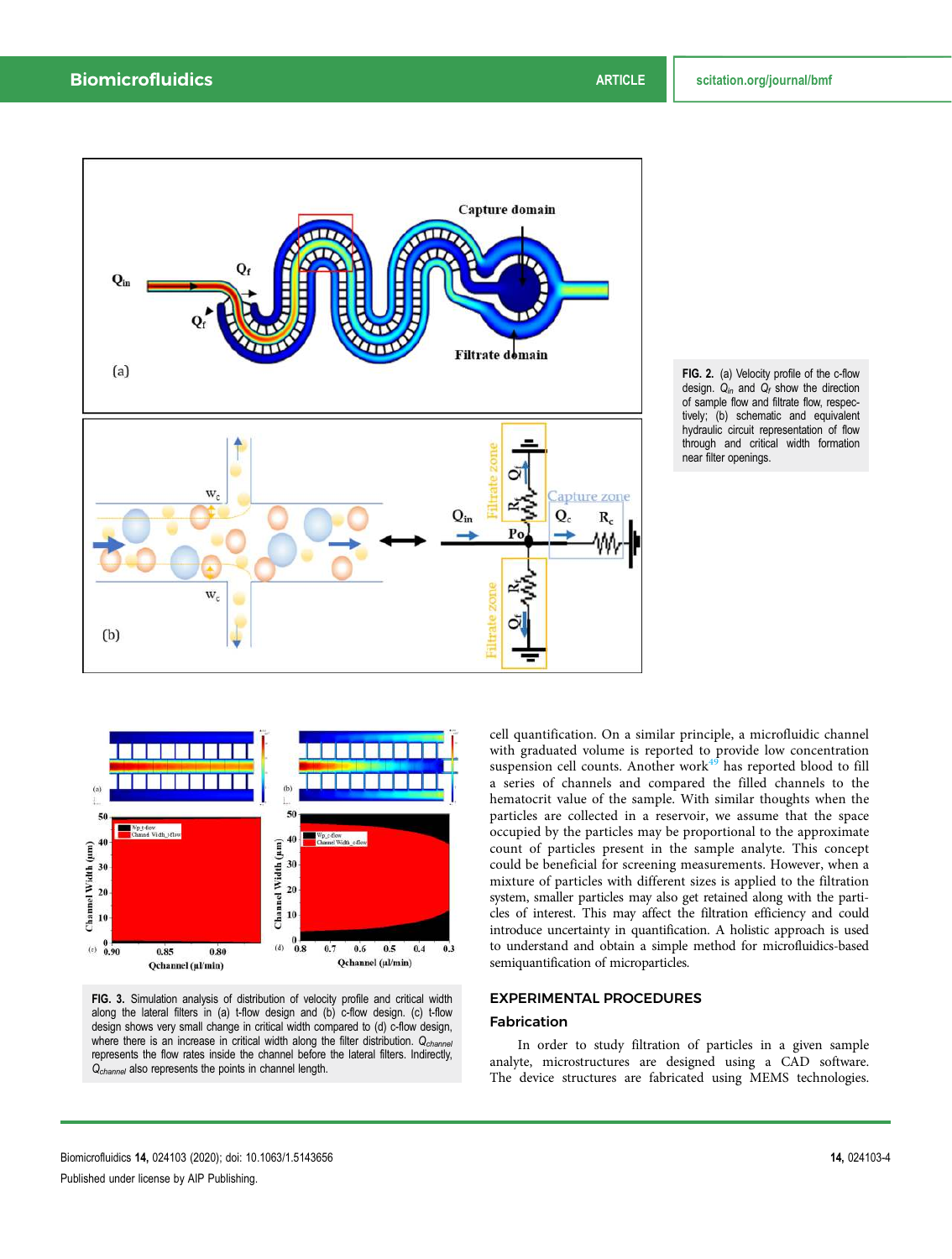An Si wafer is used as the base support for the Su-8 mold, which is fabricated using standard optical lithography process. Device structures are realized in PDMS substrates by a rapid prototypic technique. PDMS base resin and hardener are mixed in a 10:1 ratio and poured over the SU-8 mold. A 110 °C temperature environment for 10 min is provided to cure PDMS, and the cured PDMS is peeled off gently from the SU-8 mold. PDMS channels are capped with glass slides using low energy oxygen plasma. Device components consist of an inlet and an outlet connected through a network of microfilters. The device inlet is connected to the pillar filters in a crossflow fashion [see Fig.  $4(a)$ ]. The analyte solution enters here and starts filtering via an ∼5.1 μm gap between two pillars. Particles with size greater than 6 μm are retained in the channel via dead-end filters [see Fig.  $4(b)$ ]. Down the channel, a network of weir filters with a cutoff size of ∼2–3 μm is introduced. Particles smaller than ∼2 μm gap size are filtered in the crossflow mode [see Fig.  $4(c)$ ]. A network of a few weir filters in dead-end fashion is used to retain the particles inside the carrier channel. Small wall structures are used to reduce particle loading on the weir dead-end filters in the collection reservoir [see Fig.  $4(d)$ ].

#### Material preparation

Device function is characterized using 1 μm, 5 μm, 10 μm, and 20 μm diameter polystyrene particle suspensions (Polyscience) and blood. Sample dilutions are prepared in a phosphate buffer solution ( pH 7.4, Sigma Aldrich). Filtration of blood components is done using standard hemocytometry procedure using commercial white blood cell (WBC) dilution reagent that stains the WBC nucleus. A known quantity of the sample is flowed through the device using a pressure pump. Pressure and flow rate are controlled and monitored via an OB1 controller and an MFS flow sensor of Elvesys, respectively. Experimental observations are drawn using a 3D optical profiler (Zeta) and Elvesys pressure and flow sensors. Filtration process through the device is captured optically, and throughput is measured via a flow sensor. Filtration efficiency is analyzed and calculated using a hemocytometer and ImageJ software.<sup>66</sup>

#### Flow setup and procedure

For experimental measurements, a known quantity of particle suspension (mono- or multisize) is taken via a micropipette in the microtip and connected to the inlet. Since the volume of the device is small, diluted (1:20 and 1:100) samples are used for the device characterization. A Teflon tube carrying a phosphate buffer saline (PBS) solution is then inserted inside the microtip to conduct flow. A pressure controller and a sensor unit are used to conduct and measure flow parameters precisely. The particles larger than 6 μm are captured in the pillar filter section; smaller particles (size 5 μm and 1 μm) are filtered in the succeeding



FIG. 4. Microscopic images of filter arrangement of the device: (a) 3D image of the complete device, (b) array of pillar filters (width 5.5–6 μm and 30 μm height) arranged in the t-flow mode, (c) particle collection reservoir with pillar microfilters arranged in the n-flow mode, (d) t-flow arrangement of weir filters (1.5–2 μm) bound via a dead-end weir filter, (e) tilted image of a single weir filter, and (f) height of weir as 1.42 μm measured using a stylus profiler.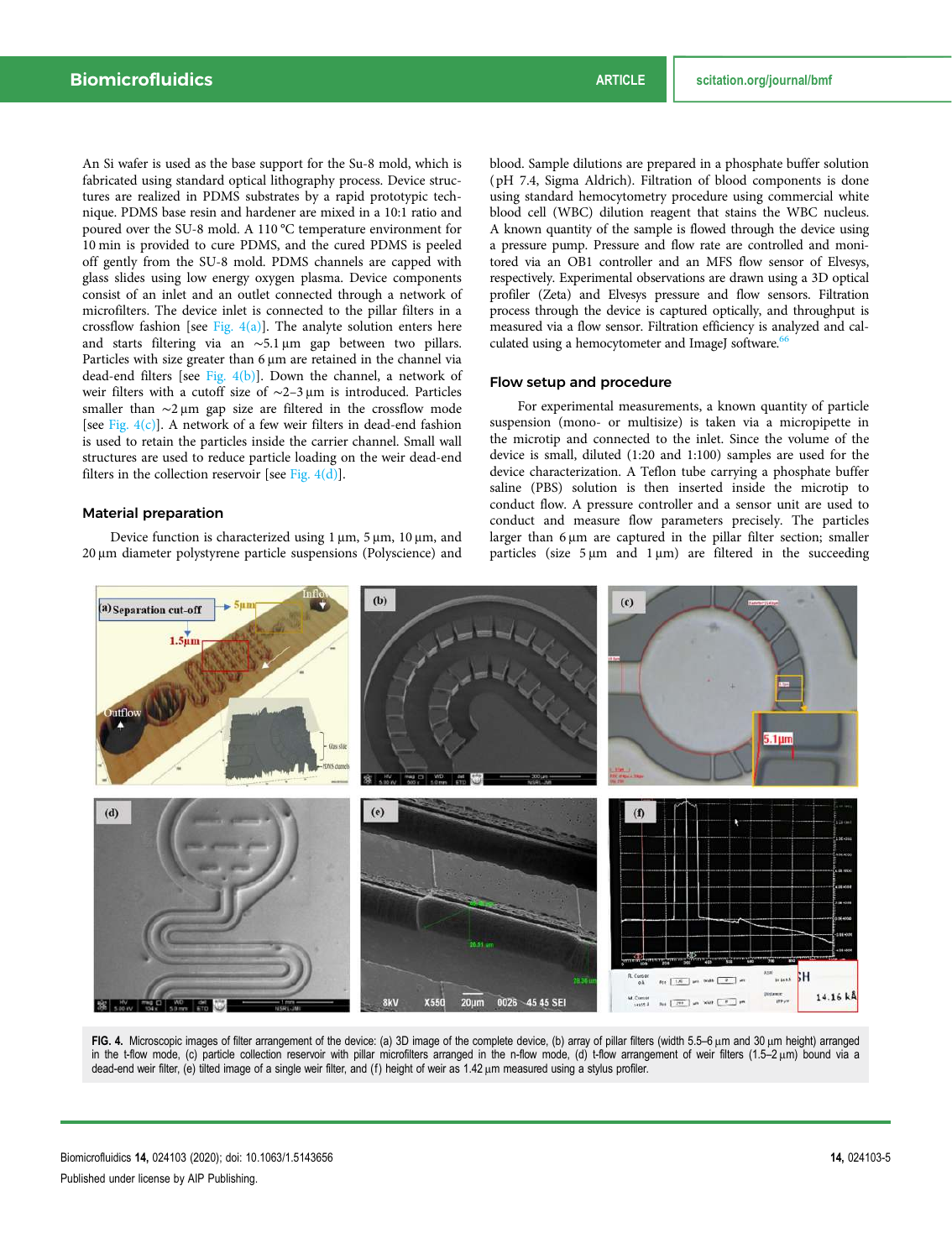channel. The count of particles per microliter of the sample is calculated using a hemocytometer before and after the microfiltration process through the device. A real-time video of the filtration process is captured and analyzed using ImageJ software. Similarly, blood cell filtration is carried out at the CSIR-CEERI dispensary. Whole blood is diluted with the PBS buffer. Filtrate is analyzed using a hemocytometer, and an approximate count is obtained. The filtration efficiency of the retained particles is measured as the ratio of the number of particles introduced in the inlet to the number of particles recovered in the filtrate solution in the range of 0%–100%. Channel volume fill levels are studied to test semiquantification. Filling of the channel is further compacted by the application of alternating pressure. Alternating pressure excitation is given through the carrier liquid (PBS) to PDMS channels to accumulate particles and reduce the channel clogging. PDMS filters deformation due to flow is experimentally analyzed. Optical registration of the real-time flow through the microchannel device is made using a 3D optical profilometer.

## RESULTS AND DISCUSSION

#### Flow and filtration characterization of device

The effect of the varying the *Q<sup>p</sup>* ratio is analyzed in the device with taking suspensions of particles with size contrast as 5 μm, 10 μm, and 20 μm. Suspensions in mono and multiparticles were introduced at 100 mbar pressure to the channel. The filter gap is around 5.5–6.5 μm. Particles larger than the gap and the critical streamline should get collected in the main flow channel, filling from the collection reservoir (with n-flow filters) toward the inlet direction (see Videos S1 and S2 in the supplementary material). Since  $w_p$  is least near the inlet, therefore, the region near the inlet is zoomed for analysis. 1 and 5 μm particle suspensions pass through the filtration gaps, and no collection is obtained [see Fig.  $5(a)$ ]. 10 μm particles get trapped throughout the filters with the capture concentration more near the collection reservoir indicating their size equality to  $w_p$  as shown in Fig. 5(b). Figure 5(c) shows that 20 μm particle suspensions filled the collection reservoir first, which supports the fact of their size being much larger than the filter gap and  $w_p$  indicated by the empty region near the inlet.  $5 \mu m$ and 10 μm microsphere suspensions show a partial collection in the reservoir and near the lateral filters [see Fig.  $5(d)$ ]. This analysis shows that the present design with 5.1 μm cutoff retains particles with size 10 μm and larger. Packing efficiency increases as the size increases above 10 μm.

The size contrast-based separation and collection is used to carry out filtration characterization of the device. For a nondeforming channel, the flow rate varies linearly with the applied pressure difference. Hydrodynamic behavior is evaluated with a control baseline using a PBS solution [see Fig.  $6(a)$ ]. Deformation in PDMS is observed to be small and can be neglected. Microfiltration and subsequent channel clogging are analyzed using a mixture of polystyrene microsphere suspensions of 10 μm, 5 μm and 1 μm particle diameters. It is seen that large particles (10 μm in diameter) are captured [see Fig.  $6(b)$ ] passing only 5  $\mu$ m and 1  $\mu$ m particles toward the weir filter section [see Fig. 6(c), magnification 20×)]. Figure 4(d) is a magnified (50×) view of 5  $\mu$ m and part of 1  $\mu$ m particles retained around the weir gaps. The outlet had the smallest, i.e., 1 μm, beads [see Fig.  $6(e)$ ]. Capture efficiency of 10 μm particles obtained is 95% at a sample flow rate 20 μl/min is observed.

Volume of space occupied by particles in the channel can be related to the number of particles. Overlapping of particles, air gaps, deformability of particles, and channel material compliance



FIG. 5. Size-based particle capture inside the microchannel with a filter gap of 5.1 μm: (a) flow of 5 μm particle suspension did not get captured near filters, (b) 10 μm diameter particles are captured in the reservoir and some crossflow filters also near the inlet region, (c) 20 μm diameter particles captured and filled the n-flow zone first and the region near inlet is empty, (d) suspension of 5 μm and 10 μm particles also showed partial filling of the capture, whereas some accumulated near t-flow regions.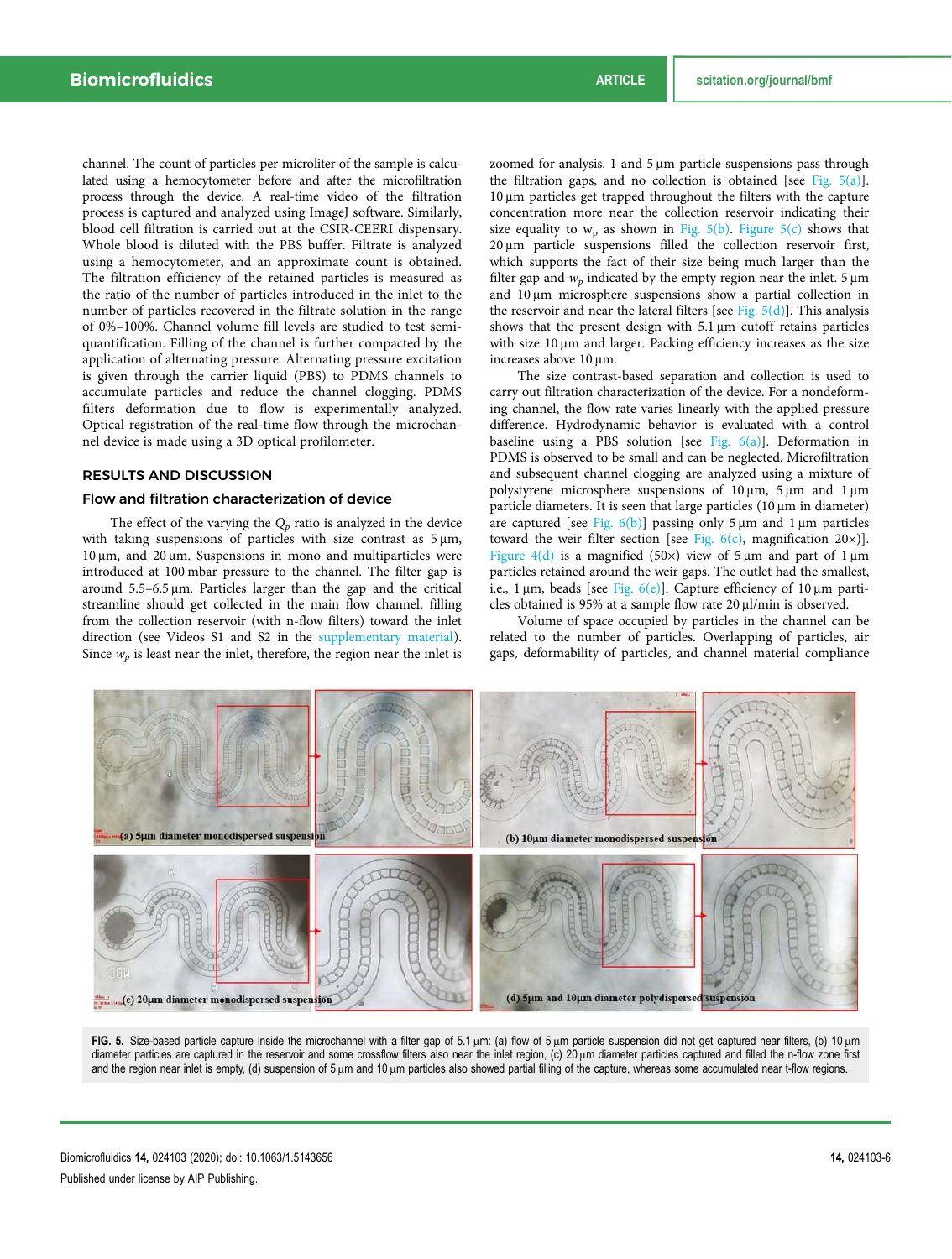

FIG. 6. Particle microfiltration through the device: (a) baseline flow profile of device, (b) filtration of polystyrene beads of diameters 10, 5, and 1 μm through the device, (c) magnified view of different sections of the device with the larger particles (10 μm) filtered in filter section 1 (at 20×), filtration of intermediate sized, i.e., 5 μm in weir filter section 2 (at 20×) and 3 (at 50×). 1 μm sized beads are found in section 4 (at 20×) of the device.

are some of the parameters that limit the accuracy of count determination. However, in several point of care applications, an approximate count determination can also be beneficial. A test for feasibility of semiquantification is attempted here. For semiquantification, a fixed volume of polystyrene beads suspension [concentrations in wt. %: (a) 0.125, (b) 0.375, (c) 0.625, and (d) 0.875] is introduced to the device and filling of the channel is captured optically. The channel fill level increased with the bead concentration (see Fig. 7).

Different filled levels are experimentally investigated further (using monodisperse particle suspension) to relate to an analytically calculated particle count (for detail, see Table S3 in the



FIG. 7. Filtration of 10 μm particle in a polydisperse particle suspension with concentrations (wt. %) as (a) 0.125, (b) 0.375, (c) 0.625, and (d) 0.875.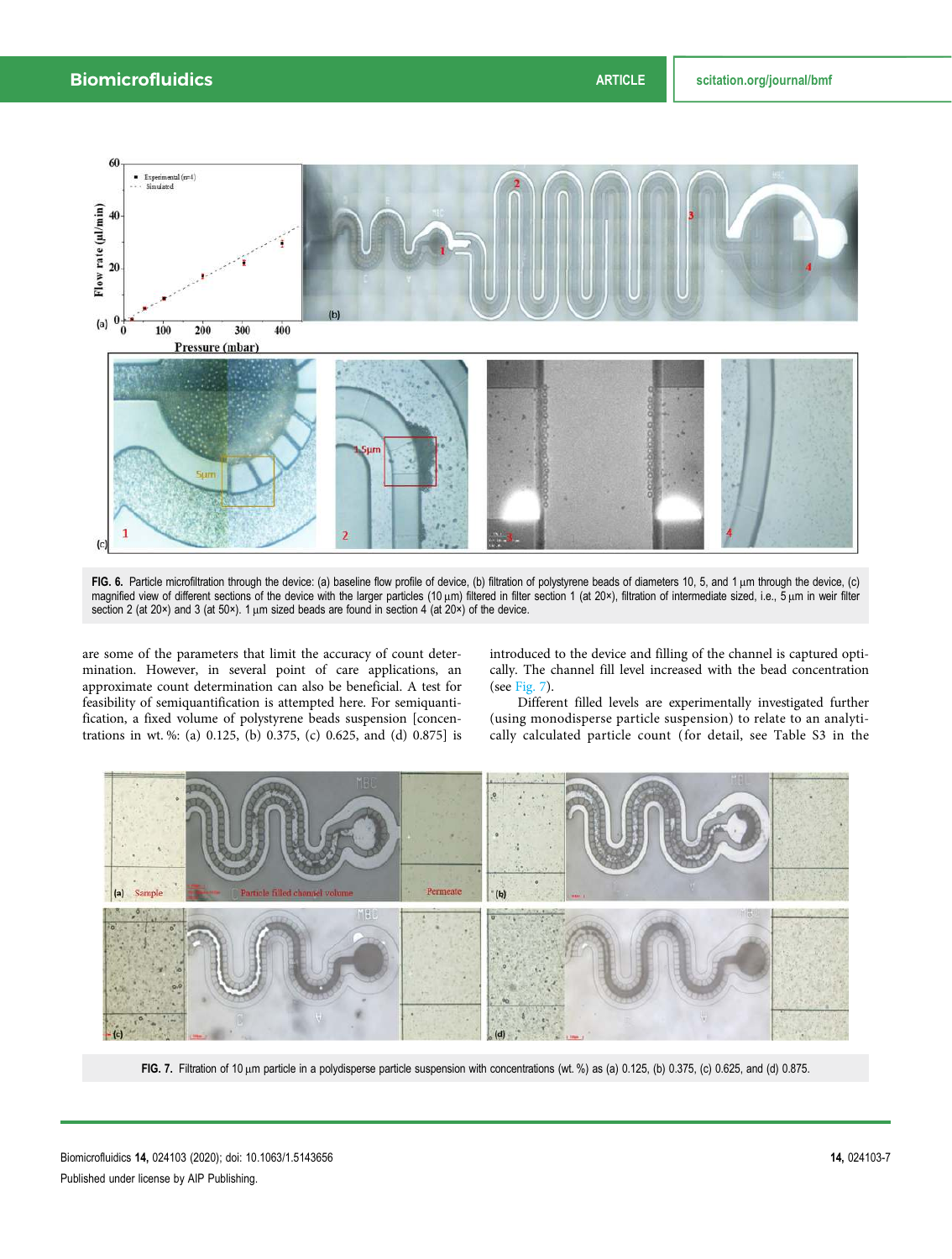

FIG. 8. Particle concentration and channel volume filling comparison obtained by 10 μm monodisperse particle suspension. Analytically calculated volume and count of microparticles for given concentration are compared with experimentally obtained filled microchannel volume with equivalent particle concentrations.

supplementary material and Fig. 8). The total volume occupied by particles in a given concentration per unit suspension volume is related to the particle count.

#### Factors affecting particle packing and filtration efficiency

A characteristic of the n-flow (also referred as dead-end) system is a continuous drop in the device throughput with time as the particles are retained inside the system. T-flow (also called crossflow) provides a constant flux as retention does not take place, but suffers a slight decrease in throughput due to filter clogging; this is characterized via a decrease in the constant throughput with time. The combination system provides a constant throughput as long as retained particles start to fill a complete domain. Mathematically, the separation behavior can be analyzed using the Darcy equation. Under a limiting flux behavior, the permeate flux is proportional to the applied driving force and can be expressed as  $J_p \cong \frac{\Delta p_{\text{eff}}}{\eta R_T}$ , where,  $J_p$ is the permeate flux, Δ*peff* is the effective pressure difference across the system,  $\eta$  denotes the sample viscosity, and  $R_T$  is the total resistance to flow; also, it can be seen that the flux can be tuned with applied pressure and total flow resistance. Under a constant applied pressure system, flow resistance builds up with particle retention and can be resolved in channel hydraulic resistance (Rch) and the resistance due to retained particles  $(R_p)$ , i.e.,  $R_T = R_{ch} + R_p$ , where  $R_p = \alpha M_p$ ,  $\alpha$  is the specific resistance, and  $M_p$  is the particle mass per unit solvent volume.<sup>60</sup> Figure 10 shows the throughput vs time plot for monoparticle suspension concentrations (wt/v) of 0.01%, 0.05%, 0.1%, 0.2%, and 1%. The system shows a constant flux with a slight decreased throughput as the particle concentration is increased from 0% to 0.2%, and this matches with the crossflow behavior as several crossflow microgaps are open for solvent flow (see Fig. 9). With 1% concentration, the throughput decreases to almost the no-flow condition depicting the system saturation.

During separation process, the large particles are retained in the main channel and start stacking around the filter while small particles may pass through the filters. It is often seen that the large particles may retard and become immobile around the filter gaps (low velocity regions near walls) before the collection reservoir. Capture of larger particle due phenomenon such as inertial impaction may seed stacking of similar particles around it for convection and van der Waals adhesive forces.<sup>61–63</sup> With the presence of several parallel paths for fluid streams, it becomes difficult to dislodge those particles to fill the collection region under a constant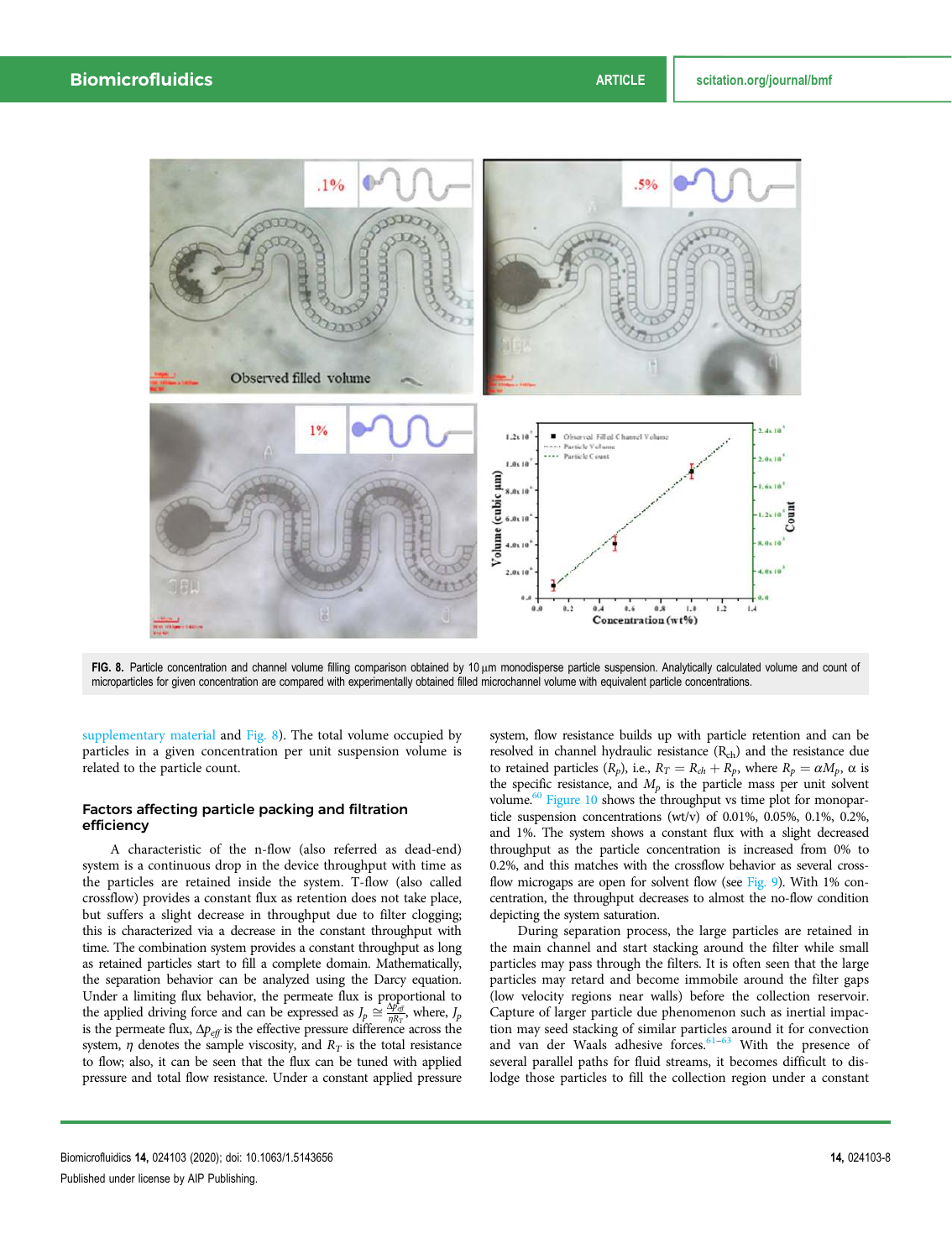

FIG. 9. Variation in the throughput behavior of the device with suspension concentration and time.

pressure environment. Also, while some particles get filtered, part of small particles may get trapped with the large particles due to surface forces and steric stabilization. With a more forward flow, more filters get clogged and any further filtration may cease. The device presented showed pore blocking and cake layer formation as the dominant clogging mechanisms (see Fig. 10). Monodispersed particles larger than the filter gap caused blocking of pores, while polydisperse suspension led to the buildup of a cake layer. Decay of permeate flow rate under constant applied pressure is shown in Fig. 10(b). 100 μl of 0.3% (wt.) of polystyrene particles are taken and flowed through the filtration device at constant pressure. Measurements are repeated three times  $(n = 3)$ . Flow rate plots of polystyrene beads are obtained against PBS baseline.

For semiquantification, channel filling from the end of the collection reservoir to the direction opposite to the sample flow is desired. A particle trapped before the collection reservoir may act as an obstruction, and the channel filling pattern may get disrupted. To reduce this phenomenon with conventional membrane processes, solvent backwashing and sonication chemical treatment are the common processes used to remove clogs.  $64,65$  Filtration capabilities with periodic negative pressure peaks are reported to be more efficient than the steady state method.<sup>64</sup> In yet another

work, vibrating pressure is demonstrated for the n-flow pillar filter to separate spiked circulating tumor cells with 99% separation efficiency. Vibrating pressure is suggested to reduce the shear induced adhesion in comparison to the steady state method.<sup>65</sup> In this work, alternating pressure is used in conjunction with steady state value to enhance the particle packing. Alternating pressure stimulation has shown to reduce the undesirable particle accumulation. With changing pressure, the particles induce a forward– backward movement, which increases the probability of bringing particles to higher velocity regions to move further toward the collection. The signal alteration rate below 0.5 s is not a perfect sinusoidal signal but acts like a perturbation. Higher rate of pressure change has shown to be more effective for filtration. For this work, 0.1 s is used as the time for the rate of change of pressure. At such an alternation, there is a backward motion of particles when the pressure decreases to 0 mbar. Thus, a negative pressure source is not required for backward movement of analyte.

A three particle system (1 μm, 5 μm, and 10 μm diameter) is used to assess the effect of alternating pressure on microfiltration. Since the magnitude of pressure is maintained, the cake layer is seen and early stacking of particles reduced significantly. Figure 11 shows the postfiltration pictures after constant pressure  $[Fig. 11(a)]$ and multiple cycles of alternating pressure [Figs.  $11(c) - 11(e)$ ]. On applying alternating pressure via PBS solution, the dispersed beads seem to move toward the collection reservoir. The changing pressure does not cause extensive displacement of particles off their path; however, the particles immobilized in interparticle gaps may feel mechanical disturbance and break off from the trapped state to a mobile phase. This is checked via the measurement of flow rate at a constant as well as a small duration cycle of alternating pressure at equivalent magnitude. The flow rate decreased after constant pressure application, while an increase was seen after every cycle applied [see Figs.  $11(f)$  and  $11(g)$ ].

The particles seem to fill the channel more uniformly with alternating pressure cycles compared to only the constant pressure environment. Similarly, different devices are tested before and after application of alternating pressure stimuli. 10 μl of the suspension with known concentration is introduced at 100 mbar to the device, followed by 200 μl of the PBS medium with pressure from 0 mbar to 100 mbar alternating at 0.1 s. Underoscillating flow particles get collected in the main channel and pack toward the collection reservoir. Videos S6 and S7 in the supplementary material demonstrate that the



FIG. 10. Dominating clogging mechanisms in the device are (a) pore blocking, (b)cake layer buildup, and (c) decline in permeate flow rate with clogging (no. of measurements,  $n = 3$ ).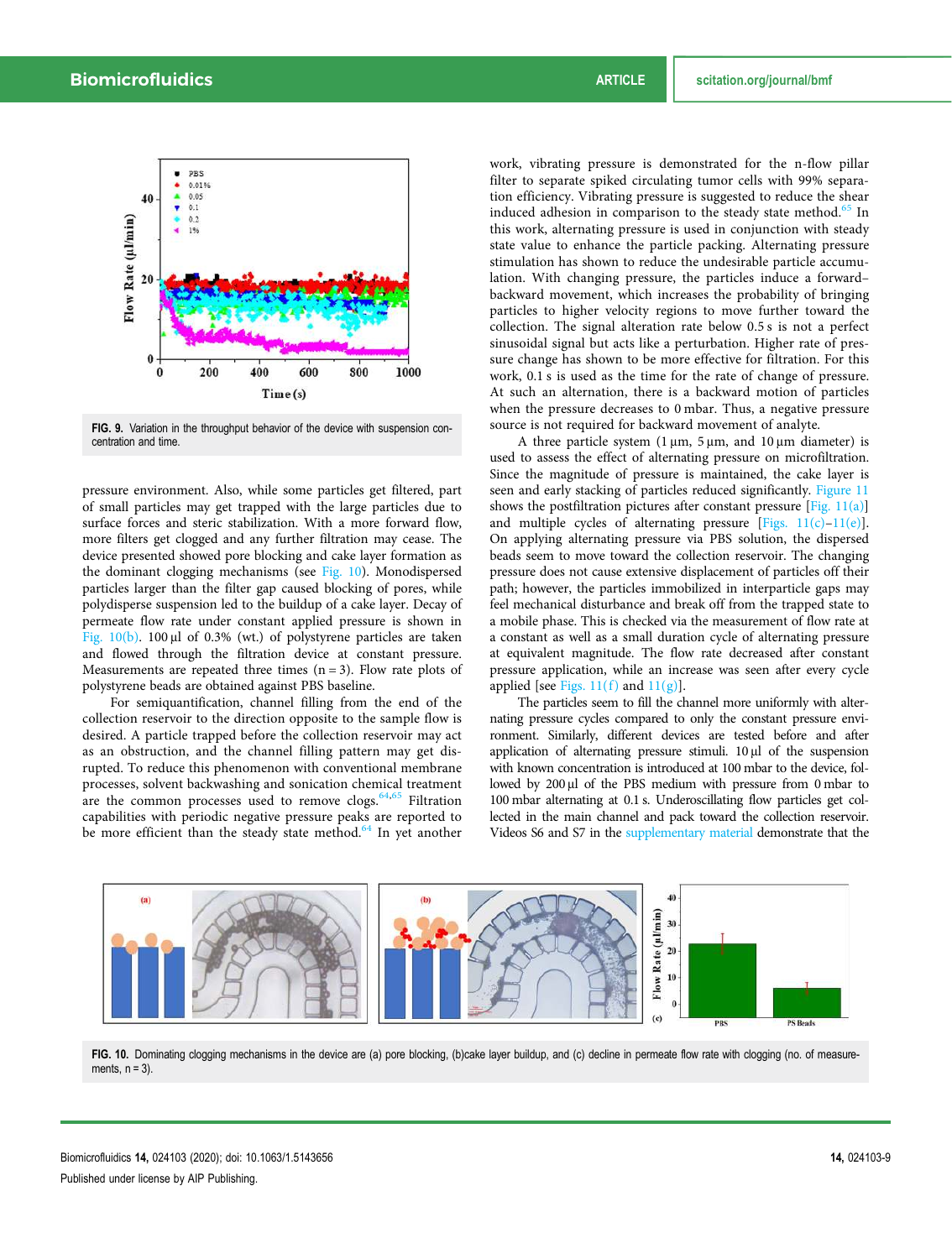

FIG. 11. Effect of alternating pressure on filtration through the device. (a) At a constant pressure, the permeate flow declined due to particle retention and partial clogging of filter gaps. With the application of alternating pressure cycles in (b) to (e), the permeate flow rate improved. (f) Summary of #cycles are shown graphically and (g) multiple measurements of permeate flow for control (PBS) and 0.3% polystyrene bead suspension before and after alternating pressure excitations for three devices (n = 3). Value 0 on #cycle axis indicates average flow rate measured at constant pressure (100 mbar), 1–4 at alternating pressure cycles from 0 to 100 mbar at 0.1 s rate, 5 and 6 represent the flow rate measured at alternating pressure from 0 to 300 mbar at 0.1 s rate.

filtration increases with a high rate of change and the gradient against minimum applied pressure difference at 0 mbar. Figures 12(a) and 12(b) presents the channel filling before and after alternating pressure signal for particle concentrations of 0.2%, 0.5%, and 1% (wt.).

### Blood cell separation performance

Blood cell filtration and the effect of alternating pressure on cell capture efficiency are also evaluated. Blood consists of cellular and fluid components. The cells are of different sizes and thus



FIG. 12. Effect of pressure perturbation on channel filling with varying particle concentrations (wt. %) of (a) 0.5% and (b) 1%.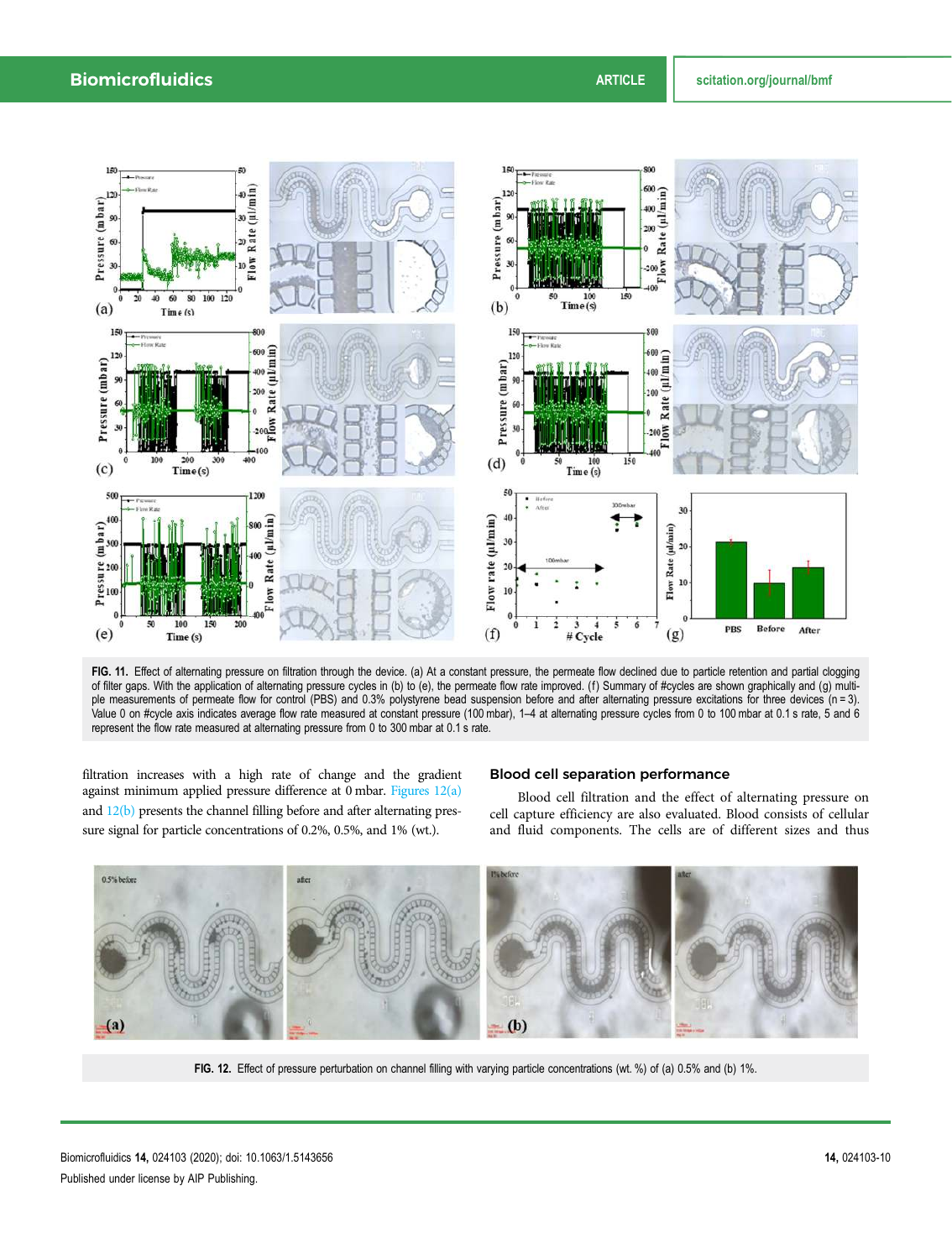

FIG. 13. Blood cell filtration through the device shows the WBCs captured in (a) the pillar region with a magnified image showing the WBC collection near the filters. Some of the WBCs also got caught in the weir section. (b) The capture efficiency for WBCs for a given flow rate. Microscopic images of the blood sample (c) before and (d) after separation. For cell separation analysis, the blood sample is processed for staining and enumeration of white blood cells using a hemocytometer. Unstained and stained cells are shown in the zoomed sections of the images.

favorable to be separated via microfilters. Unlike polystyrene particles, biological cells are deformable. Size and shape of cells may easily get influenced by shear flow, which may effect cells to escape from smaller gaps (see Video S2 in the supplementary material for blood flow through microfilter gaps). For this study, the blood sample is diluted with PBS with dilution factor of 20. Filtration performance of the device is assessed with the blood sample (see Fig. 13) with an average WBC count of (10 552.5 cells/μl), which is introduced to the device at different flow rates with PBS as the carrier medium. Figure  $13(a)$  shows WBCs captured in pillar and weir filter sections of the device.

Applied pressure was varied to determine the operating condition for separation. Figure  $13(b)$  shows a decline in the WBC capture efficiency with the sample flow rates. The filtrate was treated with the WBC diluting reagent, which lyses red blood cells (RBCs) and stains WBCs. Cell counts in the filtrate were determined using a hemocytometer. As the operating pressure is increased to gain flow rates, cells may experience higher shear force and pass through much smaller gaps giving residues and small number of WBCs in the filtrate [see Figs.  $13(c)$  and  $13(d)$ ]. Performance comparison of existing works inline to current research is provided in Table II.

|  |  |  | <b>TABLE II.</b> Performances of linear array constriction-based leukocyte separation methods. |  |  |  |
|--|--|--|------------------------------------------------------------------------------------------------|--|--|--|
|--|--|--|------------------------------------------------------------------------------------------------|--|--|--|

| Obstruction-based separation method | Throughput<br>$(\mu l/min)$ | Feature<br>size $(\mu m)$ | Sample<br>dilution ratio | Separation<br>efficiency (%) | Particle<br>capture | $On$ -chip<br>analysis | Reference |
|-------------------------------------|-----------------------------|---------------------------|--------------------------|------------------------------|---------------------|------------------------|-----------|
| Microfabricated membrane            | 16.66                       | 4                         |                          | $\sim$ 27.4                  | Yes                 | Yes                    | 51        |
| Pillar N-flow                       | $15 - 50$                   | 5.5                       | 0                        | $~18 - 25$                   | Yes                 | Yes                    | 54        |
| Weir N-flow                         | $3 - 15$                    |                           | 0                        | 60                           | Yes                 | Yes                    | 42        |
| Pillar T-flow                       |                             | 2.5                       | 0                        | >97                          | No                  | No                     | 33        |
| Weir T-flow                         | 10                          | 2.4                       | 10                       | 27.4%                        | No                  | No                     | 53        |
| Current device                      | $1 - 20$                    | $\sim$ 1.5                | 20                       | 82                           | Yes                 | Yes                    | $\cdots$  |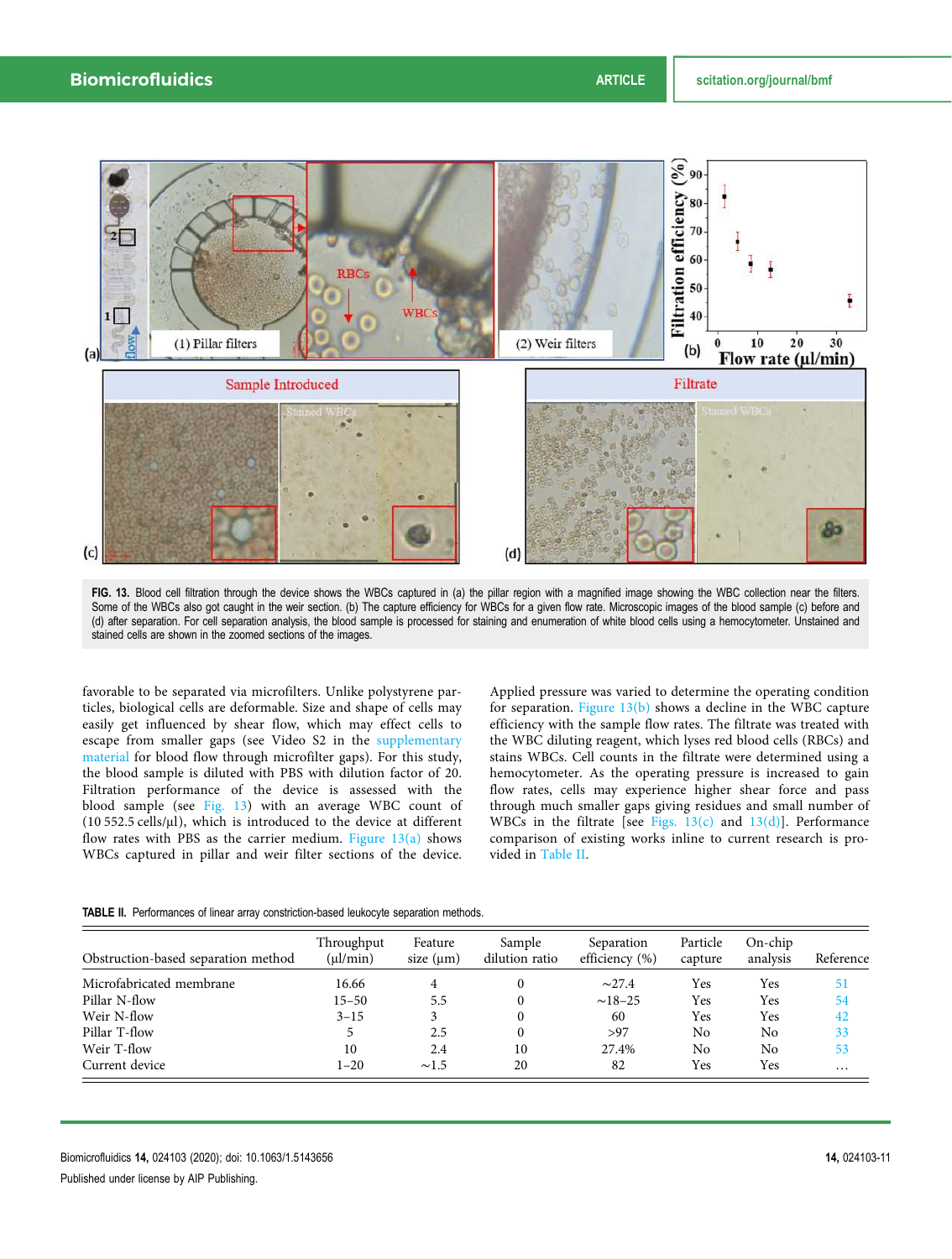

FIG. 14. RBCs captured in the weir filter section. Different volume of blood suspension followed by 10 μl of PBS buffer introduced to the device at 10 mbar pressure. (a) Channel fill level increased with sample volume. (b) Effect of alternating pressure on trapped white blood cells in crossflow regions; under constant applied pressure cells accumulate near crossflow filters, cell aggregates move under alternating pressure (amplitude 10 mbar at rate 0.1 s) and form bigger cell aggregates expanding toward the channel center higher velocity region and move with the forward carrier flow. (c) Magnified regions where WBCs accumulated.

Weir filters captured more than 85%–90% of RBCs; therefore, volume filling-based quantification is conducted for RBCs in the weir section of the device. A sample of the same concentration in increased volume steps is taken and introduced to the inlet tubing containing PBS as the carrier liquid to avoid the air gap and is connected to the device inlet. Filtration was carried out at 10 mbar pressure for to allow a total flow of 10 μl suspension. The channel fill with RBCs increased with the initial volume taken [see Fig. 14(a)].

Similar to  $10 \mu m$  PS beads [Fig. 14(b)], some of the WBCs also get trapped near the t-flow regions. Flow alternating at 10 mbar operating pressure is used to dislodge these WBCs. The flow induced method, when used for blood samples, added to and fro motion to the carrier fluid, and cells trapped near crossflow regions [Fig.  $14(a)$ ] started to dislodge from low velocity regions near crossflow gaps and grouped together for cell–cell interactions to form bigger cell aggregate. These aggregates encompassed higher velocity regions of the channel  $[Fig. 14(b)]$  and moved to the collection reservoir [Fig. 14(c) and see supplementary material videos]. For visualization of collection of cells from crossflow filter regions, cell suspension was prepared in 0.9% glutaraldehyde, and the addition of a filtered May–Grünwald stain was used. Details of the existing point-of-care-based methods for cell quantification are provided in Table III.

| Technique                    | Quantity<br>(µl) | Operating time<br>(min) | Require sample<br>preparation | Type of measurement                               | Reference |
|------------------------------|------------------|-------------------------|-------------------------------|---------------------------------------------------|-----------|
| Hemacytometer                | 10               | User dependent          | Yes                           | Manual counting of RBCs and WBCs                  | 41        |
| Centrifugation               | <3               |                         | No                            | Hematocrit                                        | 45,50     |
| electrical counter           |                  | 20                      | No                            | Complete blood cell count                         | 47        |
| Microcounter                 |                  | Not available           | Yes                           | Manual counting of epithelial cells               | 48        |
| Channel filling-based method | $0.5 - 1.5$      |                         | No                            | Image processing, hematocrit                      | 49        |
| Current method               |                  | $5 - 10$                | No                            | Filled level observation, hematocrit (at present) | $\cdots$  |

TABLE III. Point of care microfluidic methods for particle quantification.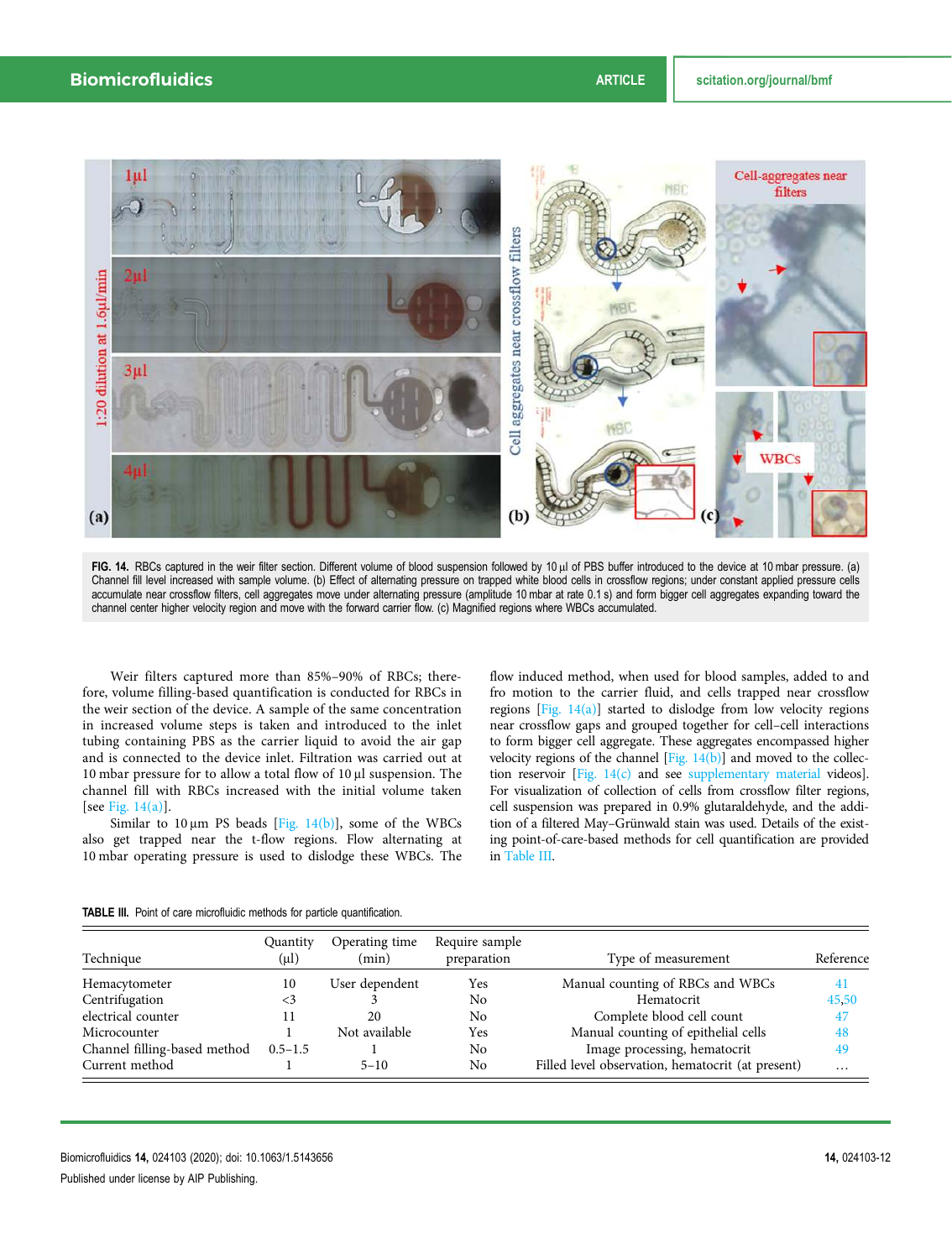#### **CONCLUSION**

Crossflow and normal-flow combination separation of polystyrene particles and blood cells with sizes of 10 μm and above is obtained with capture efficiency around 95% and 85%, respectively. This capture is used to demonstrate the semiquantification of a given size of particles based on the calibration of channel fill volume with particle concentration. Since volume filling is of importance, clogging and random accumulation of particles is reduced by using cycles of alternating pressure. Particle packing is enhanced using high frequency of pressure alternating at 0.1 s per cycle, coupled with constant pressure. This concept can be useful to design low cost POC devices.

#### SUPPLEMENTARY MATERIAL

See the supplementary material for additional supporting information on separation and flow parameters.

#### ACKNOWLEDGMENTS

This work was supported by CSIR-CEERI, Pilani, India, and Department of Science and Technology, Delhi, India (INSPIRE fellowship). The authors would like to acknowledge the CSIR-CEERI dispensary for their support for biological characterization of device.

#### **REFERENCES**

<sup>1</sup>V. Gubala, L. F. Harris, A. J. Ricco, M. X. Tan, and D. E. Williams, "Point of care diagnostics: Status and future," Anal. Chem. 84(2), 487-515 (2011).

2 J. P. Lafleur, A. Jönsson, S. Senkbeil, and J. P. Kutter, "Recent advances in labon-a-chip for biosensing applications," Biosens. Bioelectron. 76, 213–233 (2016). <sup>3</sup>F. A. Gomez, "The future of microfluidic point-of-care diagnostic devices," Bioanalysis 5(1), 1–3 (2013).

4 B. Ziaie *et al*., "Hard and soft micromachining for BioMEMS: Review of techniques and examples of applications in microfluidics and drug delivery," Adv. Drug Delivery Rev. 56(2), 145–172 (2004).

5 I. U. Khan, C. A. Serra, N. Anton, and T. Vandamme, "Microfluidics: A focus on improved cancer targeted drug delivery systems," J. Control. Release 172(3), 1065–1074 (2013).

<sup>6</sup>H. Becker and C. Gärtner, "Microfluidics-enabled diagnostic systems: Markets challenges, and examples," in *Microchip Diagnostics: Methods in Molecular Biology* (Humana Press, 2017), pp. 3–21.

<sup>7</sup>Q. Zhang, M. Zhang, L. Deghlaf, J. Bataille, J. Gamby, A. M. Haghiri-Gosnet, and A. Pallandre, "Logic digital fluidic in miniaturized functional devices: Perspective to the next generation of microfluidic lab-on-chips," Electrophoresis 38, 953 (2017).

<sup>8</sup>H. N. Joensson and H. Andersson Svahn, "Droplet microfluidics—A tool for single-cell analysis," Angew. Chem. Int. Ed. 51(49), 12176-12192 (2012).

<sup>9</sup>C. Y. Lee, W. T. Wang, C. C. Liu, and L. M. Fu, "Passive mixers in microfluidic systems: A review," Chem. Eng. J. 288, 146-160 (2016).

<sup>10</sup>P. Sajeesh and A. K. Sen, "Particle separation and sorting in microfluidic devices: A review," Microfluid. Nanofluid. 17(1), 1-52 (2014).

<sup>11</sup>C. W. Shields IV, C. D. Reyes, and G. P. López, "Microfluidic cell sorting: A review of the advances in the separation of cells from debulking to rare cell isolation," Lab Chip 15(5), 1230–1249 (2015).

<sup>12</sup>Z. T. F. Yu, K. M. Aw Yong, and J. Fu, "Microfluidic blood cell sorting: Now and beyond," Small 10(9), 1687-1703 (2014).

<sup>13</sup>M. E. Warkiani, L. Wu, A. K. P. Tay, and J. Han, "Large-volume microfluidic cell sorting for biomedical applications," Annu. Rev. Biomed. Eng. 17, 1–34 (2015).

<sup>14</sup>S. M. McFaul, B. K. Lin, and H. Ma, "Cell separation based on size and deformability using microfluidic funnel ratchets," Lab Chip 12(13), 2369–2376 (2012).

<sup>15</sup>S. Wang, S. Tasoglu, P. Z. Chen, M. Chen, R. Akbas, S. Wach, and U. Demirci, "Micro-a-fluidics ELISA for rapid CD4 cell count at the point-of-care," Sci. Rep. 4, 3796 (2014).

<sup>16</sup>U. Hassan, N. N. Watkins, C. Edwards, and R. Bashir, "Flow metering characterization within an electrical cell counting microfluidic device," Lab Chip 14(8), 1469–1476 (2014).

<sup>17</sup>P. Yager, G. J. Domingo, and J. Gerdes, "Point-of-care diagnostics for global health," Annu. Rev. Biomed. Eng. 10, 107–144 (2008).

<sup>18</sup>S. J. Tan, L. Yobas, G. Y. Lee, C. N. Ong, and C. T. Lim, "Microdevice for the isolation and enumeration of cancer cells from blood," Biomed. Microdevices 11(4), 883–892 (2009).

<sup>19</sup>F. Petersson, L. Åberg, A. M. Swärd-Nilsson, and T. Laurell, "Free flow acoustophoresis: Microfluidic-based mode of particle and cell separation," Anal. Chem. 79(14), 5117–5123 (2007).

<sup>20</sup>K. Cushing, E. Undvall, Y. Ceder, H. Lilja, and T. Laurell, "Reducing WBC background in cancer cell separation products by negative acoustic contrast particle immuno-acoustophoresis," Anal. Chim. Acta 1000, 256–264 (2018).

<sup>21</sup>W. Li, Y. Zhang, C. P. Reynolds, and D. Pappas, "Microfluidic separation of lymphoblasts for the isolation of acute lymphoblastic leukemia using the human transferrin receptor as a capture target," Anal. Chem. 89(14), 7340-7347 (2017).

<sup>22</sup>P. Gaines and D. M. Wojchowski, "pIRES-CD4t, a dicistronic expression vector for MACS-or FACS-based selection of transfected cells," Biotechniques 26(4), 683–688 (1999).

<sup>23</sup>A. H. Ng, K. Choi, R. P. Luoma, J. M. Robinson, and A. R. Wheeler, "Digital microfluidic magnetic separation for particle-based immunoassays," Anal. Chem. 84(20), 8805–8812 (2012).

<sup>24</sup>M. Hejazian, W. Li, and N. T. Nguyen, "Lab on a chip for continuous-flow magnetic cell separation," Lab Chip 15(4), 959–970 (2015).

<sup>25</sup>N. Pamme, "Continuous flow separations in microfluidic devices," Lab Chip 7(12), 1644–1659 (2007).

<sup>26</sup>M. Amasia and M. Madou, "Large-volume centrifugal microfluidic device for blood plasma separation," Bioanalysis 2(10), 1701–1710 (2010).

<sup>27</sup>J. C. Giddings, "Field-flow fractionation," Chem. Eng. News 66, 34–45 (1988).

<sup>28</sup>S. S. Kuntaegowdanahalli, A. A. S. Bhagat, G. Kumar, and I. Papautsky, "Inertial microfluidics for continuous particle separation in spiral microchannels," Lab Chip 9(20), 2973–2980 (2009).

<sup>29</sup>J. Tu, Y. Qiao, M. Xu, J. Li, F. Liang, M. Duan, and Z. Lu, "A cell sorting and trapping microfluidic device with an interdigital channel," AIP Adv. 6(12), 125042 (2016).

<sup>30</sup>S. Nagrath, L. V. Sequist, S. Maheswaran, D. W. Bell, D. Irimia, L. Ulkus, and P. Ryan, "Isolation of rare circulating tumour cells in cancer patients by microchip technology," Nature 450(7173), 1235 (2007).

<sup>31</sup>M. E. Warkiani, C.-P. Lou, and H.-Q. Gong, "Fabrication of multi-layer polymeric micro-sieve having narrow slot pores with conventional ultravioletlithography and micro-fabrication techniques," Biomicrofluidics 5(3), 036504 (2011).

<sup>32</sup>S. L. Stott, C. H. Hsu, D. I. Surkov, M. Yu, D. T. Miyamoto, B. A. Waltman, and F. P. Floyd, "Isolation of circulating tumor cells using a microvortexgenerating herringbone-chip," Proc. Natl. Acad. Sci. U.S.A. 107(43), 18392–18397 (2010).

<sup>33</sup>P. Sethu, M. Anahtar, L. L. Moldawer, R. G. Tompkins, and M. Toner, "Continuous flow microfluidic device for rapid erythrocyte lysis," Anal. Chem. 76(21), 6247–6253 (2004).

<sup>34</sup>T. A. Crowley and V. Pizziconi, "Isolation of plasma from whole blood using planar microfilters for lab-on-a-chip applications," Lab Chip 5(9), 922–929 (2005).

<sup>35</sup>J.-W. Choi *et al*., "A micropillar array for sample concentration via in-plane evaporation," Biomicrofluidics 8(4), 044108 (2014).